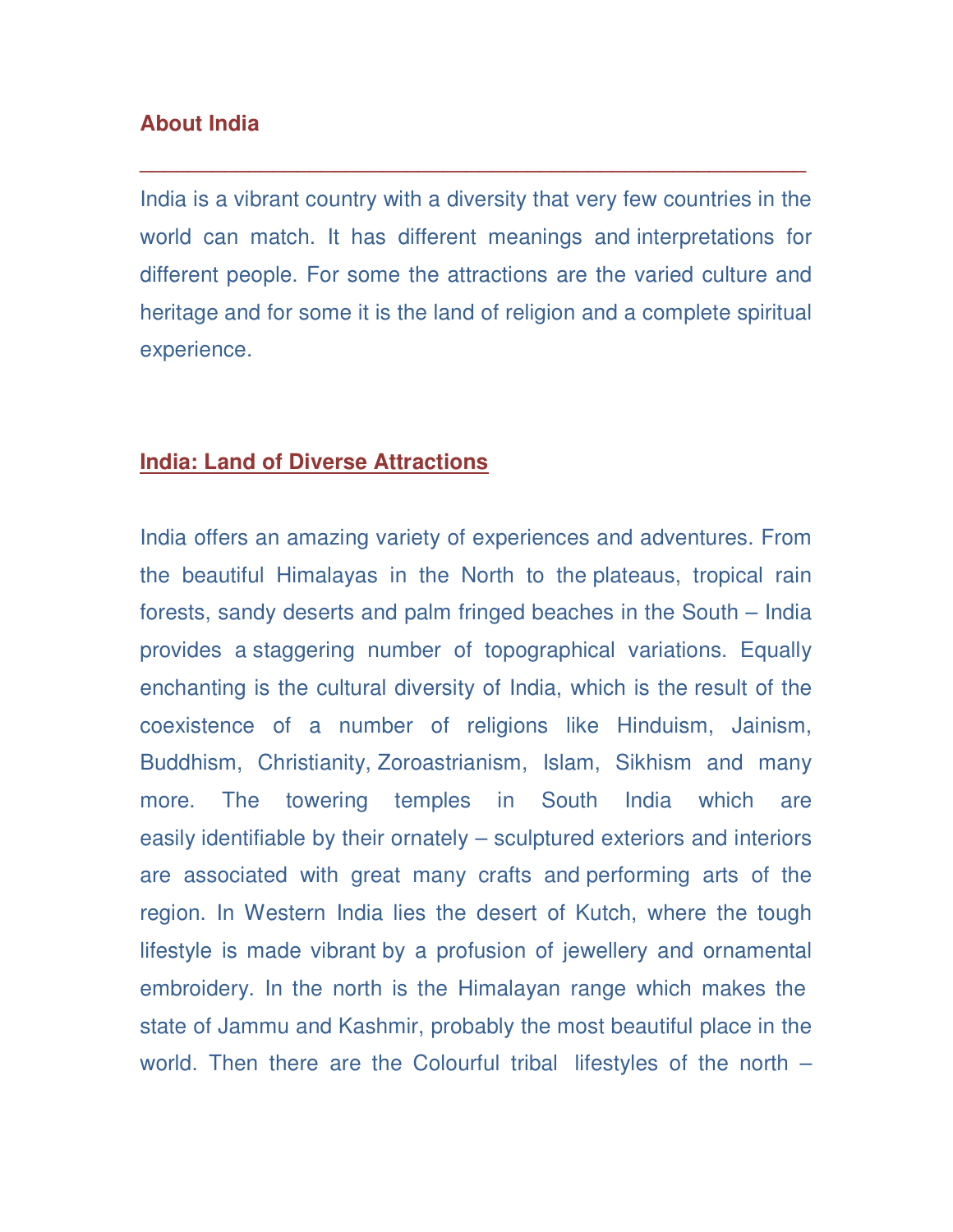eastern states of Assam, Nagaland, Manipur, Mizoram, Tripura, Meghalaya and Arunachal Pradesh.

For those who are interested in sightseeing, India offers an unending choice. In north India the foremost attractions are Agra, the city of the Taj Mahal and Kashmir with normalcy fast returning to the state. Ladakh, which showcases one of the best living traditions of Tibetan Buddhism in the world today, with its hilltop monasteries and colorful way of life, is also a sure shot attraction for tourists. Another region tourist's love is the state of Rajasthan for its forts and palace hotels. In the West, The Gateway of India is a popular sight in Mumbai. Goa's coastline provides endless sun-drenched crescents of sand and facilities for parasailing, yachting, windsurfing and deep-sea diving. In the South, the temple towns of Mahabalipuram, Kanchipuram and Thanjavur are big attractions. The state of Kerala is also high on the priority list visitors to India for its remarkable heritage of performing arts, Ayurveda healing centers and the breathtaking natural beauty of its backwaters. In addition to the innumerable sites that India offers, to many it also offers spiritual attainment. Holy cities like Rishikesh, Varanasi and Haridwar are constantly receiving a number of tourists who are over whelmed by the spirituality that India has to offer.

#### **Progress in the Industrial Sector**

India has made considerable economic progress since its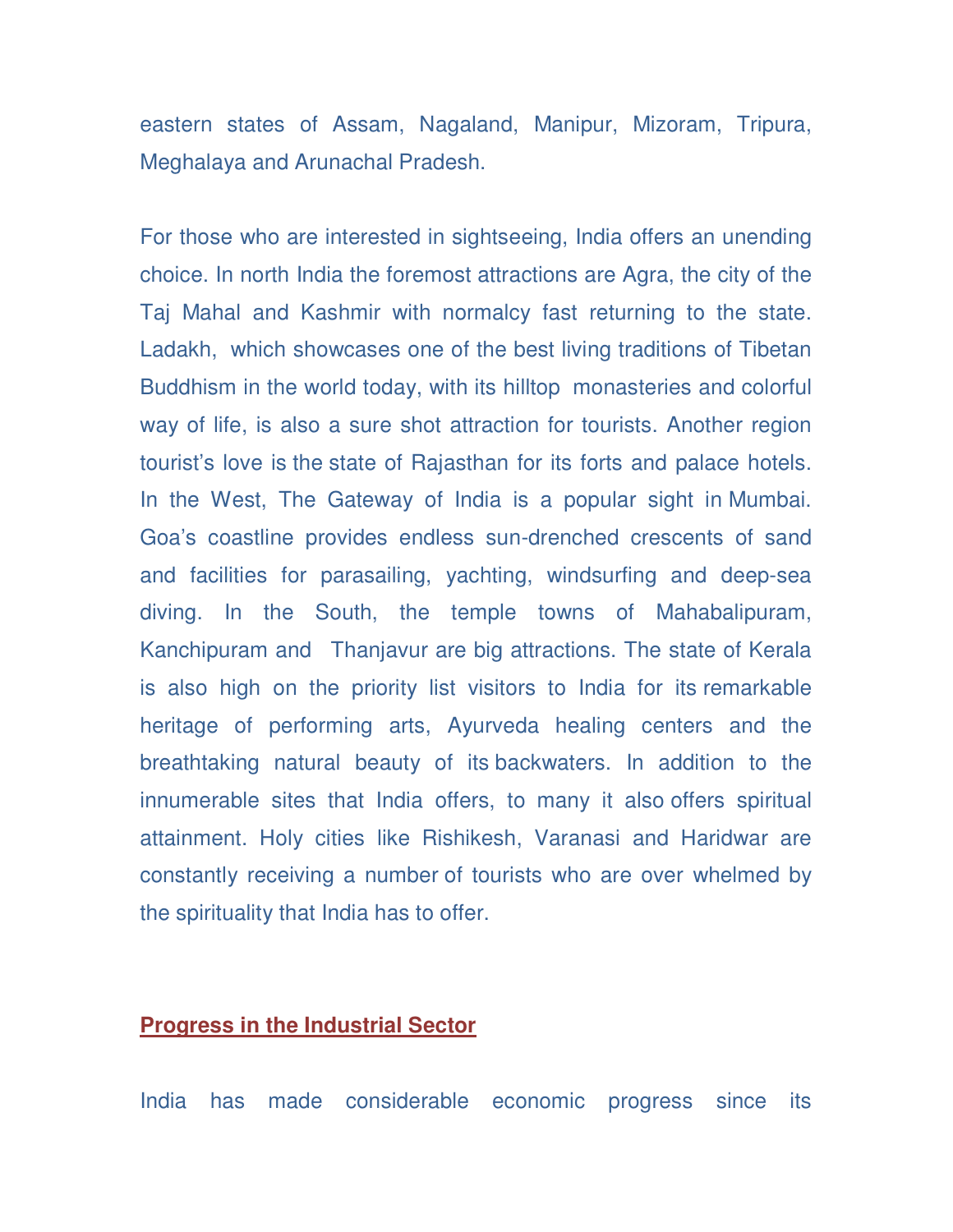Independence. Most noticeable are the expansion and diversification of production both in industry and agriculture. New technologies were introduced in many industries. Industrial investment took place in a large variety of new industries. Modern management techniques were introduced. Entirely new classes of entrepreneurs have come up with the support system from the Government, and a large number of new industrial centers have developed in almost all parts of the country. Over the years, the Government has built the infrastructure required by the industry and made massive investments to provide the muchneeded facilities of power, communications, roads etc. A good number of institutions were promoted to help entrepreneurship development, provide finance for industry and to facilitate development of a variety of skills required by the industry as well as agriculture. The Government also followed a policy of encouraging indigenous industries and provides them all facilities and encouragement. As a result, we now have a widely diversified base of industry and an increased domestic production of a wide range of goods and services.

In 1991, India threw open the industrial sector to greater international and domestic competition. Financial systems have been strengthened and India is well developed. India in recent years has emerged as one of the leading destinations for investors from developed countries.

Supporting infrastructure facilities are also being made available. The country has the largest railway network in Asia and the second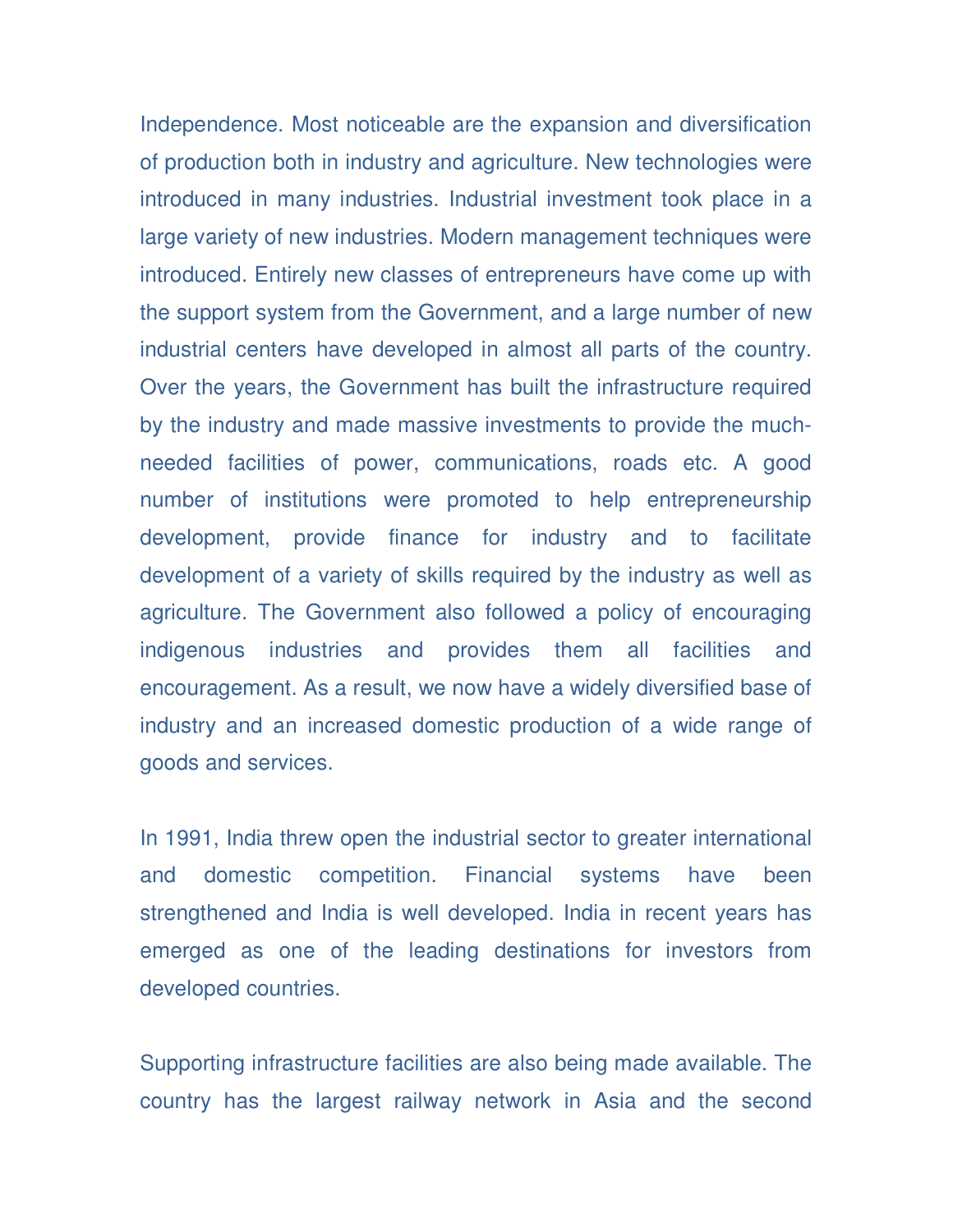largest in the world under a single management. Roads are taking developmental changes to the most remote corners of the country.

Inter-university centers and consortia for advanced studies were fast becoming active centers of learning. Their success, it has been observed, is based on a rare combination: scientific knowledge and the readiness to test and match it to folk wisdom. India has stepped into the new millennium with great confidence.

India therefore can be defined as a land where humanity has lived since ages; where different religions, societies, cultures, languages have interplayed with each other in harmony; a land which has seen the best and the worst of everything; a land where religion means more than their name; a place where nature has bestowed itself in all its colors to end it all a land which shall remain itself till eternity.

### **India's Growth in Medical Tourism**

India is emerging as a preferred spot for medical tourism. The Government of India, State tourism boards, travel agents, tour operators, hotel companies and private sector hospitals are exploring the medical tourism industry for tremendous opportunities. They are seeking to capitalise on the opportunities by combining the country's popular leisure tourism with medical tourism.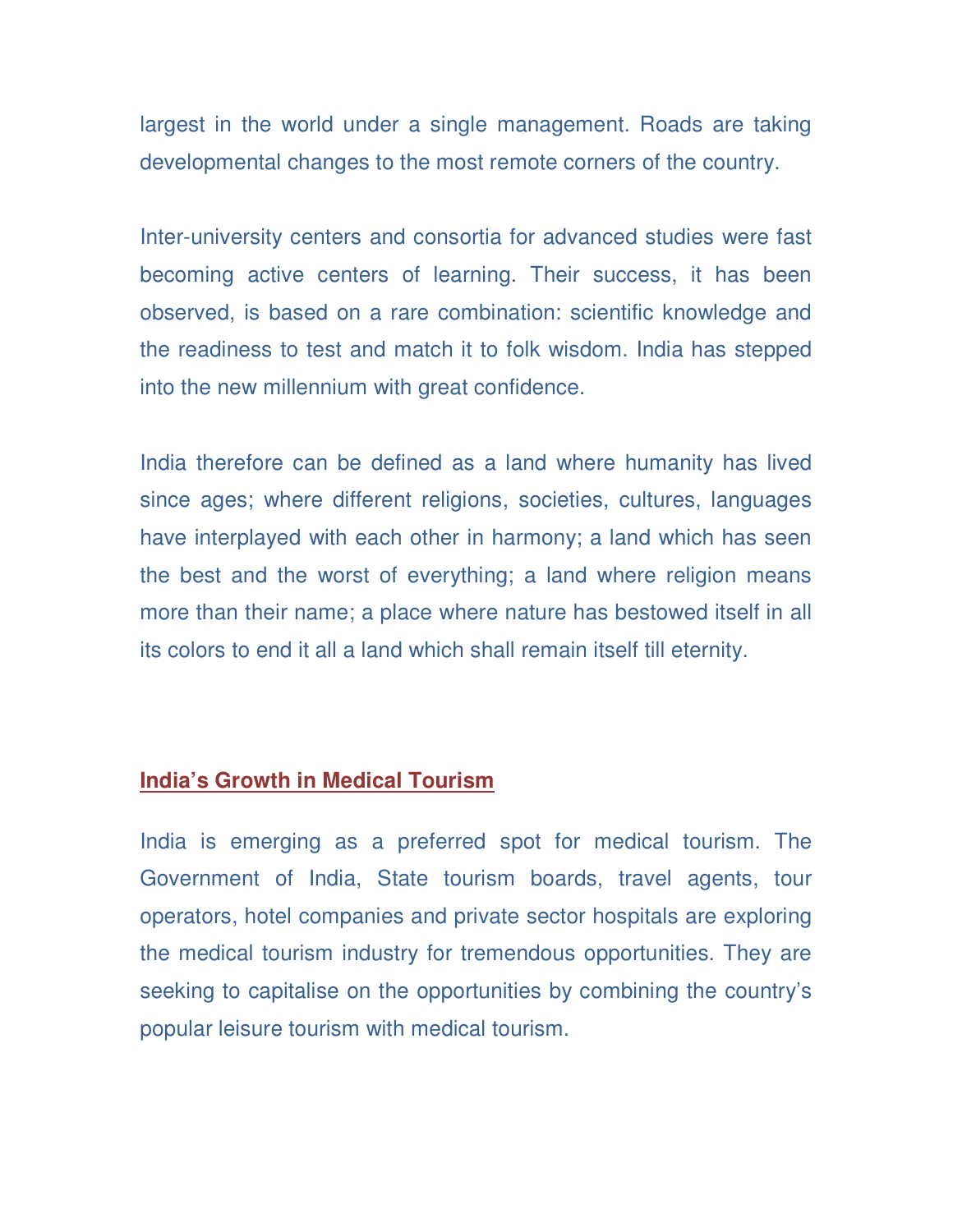### **Why only India?**

The Indian medical tourism industry, growing at an annual rate of 30 percent, caters to patients chiefly from the US, Europe, West Asia and Africa. Although in its nascent stage, the industry is outsmarting similar industries of other countries such as Greece, South Africa, Jordan, Malaysia, Philippines and Singapore. In 2004, 1, 50,000 medical tourists have visited India.

The medical costs in India are one-tenth of the costs in western countries. For instance, a heart surgery costs \$6,000 in India as against \$30,000 in the US. Similarly, a bone marrow transplant costs \$26,000 in India as compared to \$2, 50,000 in the US.

Foreign patients throng Indian hospitals to pass up the long waiting lists and queues in their native countries. Indian hospitals provide immediate attention to patients rather than asking them to wait for several months like in most western countries. Further, foreign patients need not tackle insurance and national medical systems in India as they have to in their native lands.

India offers the best treatments in modern medicine as well as in traditional methods of treatment such as Ayurveda, Homeopathy, Naturopathy and Yoga. India's private hospitals have gained international recognition for their facilities, diagnostic centers and best work force. Their technology and procedures are on par with hospitals in developed nations. Foreign patients can get package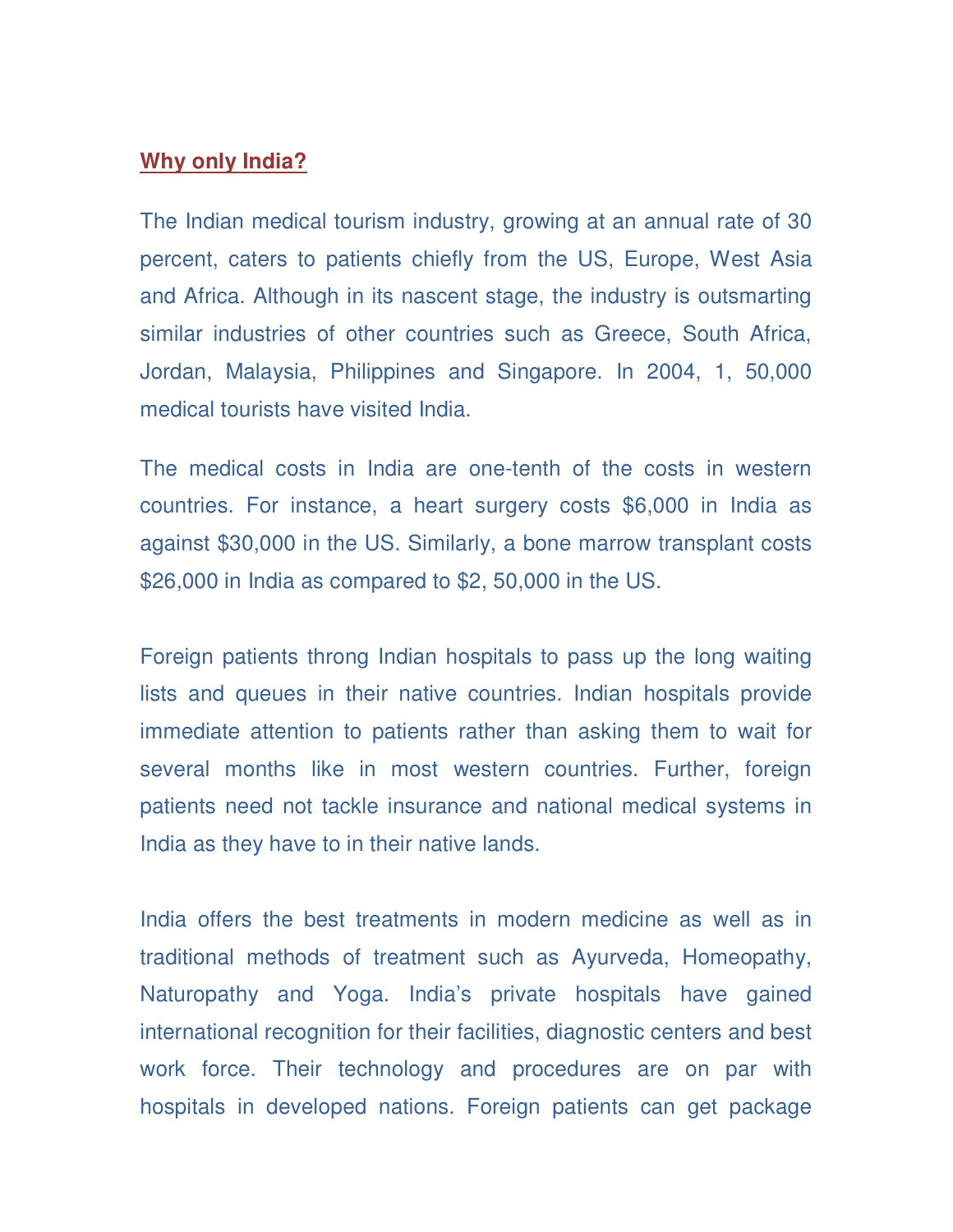deals including flights, transfers, hotels, treatment and post-operative vacation for their medical visits to India. Many foreign patients prefer to combine their leisure and relaxation visits to India with healthcare.

The Government of India has declared that treating of foreign patients is legal. It is encouraging medical tourism in the country by offering tax breaks and export incentives to participating hospitals.

# **There is ground for further vast growth**

The medical tourism industry in India is presently earning revenues of \$333 million. Encouraged by the incredible pace of growth exhibited by the industry, the Confederation of Indian Industry (CII) and McKinsey have predicted that the industry will grow to earn additional revenue of \$2.2 billion by 2012. Govt. of India is also supporting by quick visa processing, improved flight connectivity and infrastructure development

With a view to facilitating the medical tourism industry to achieve the targets and to give greater momentum for its growth, the Ministry of Health and Family Welfare together with the Ministry of Tourism of the Government of India has set up a Task Force. The Task Force evaluates the opportunities in the industry and formulates a policy for accrediting healthcare institutions in India. The accreditation programme is aimed at classifying health service providers on the basis of infrastructure and quality of services offered. It is expected to